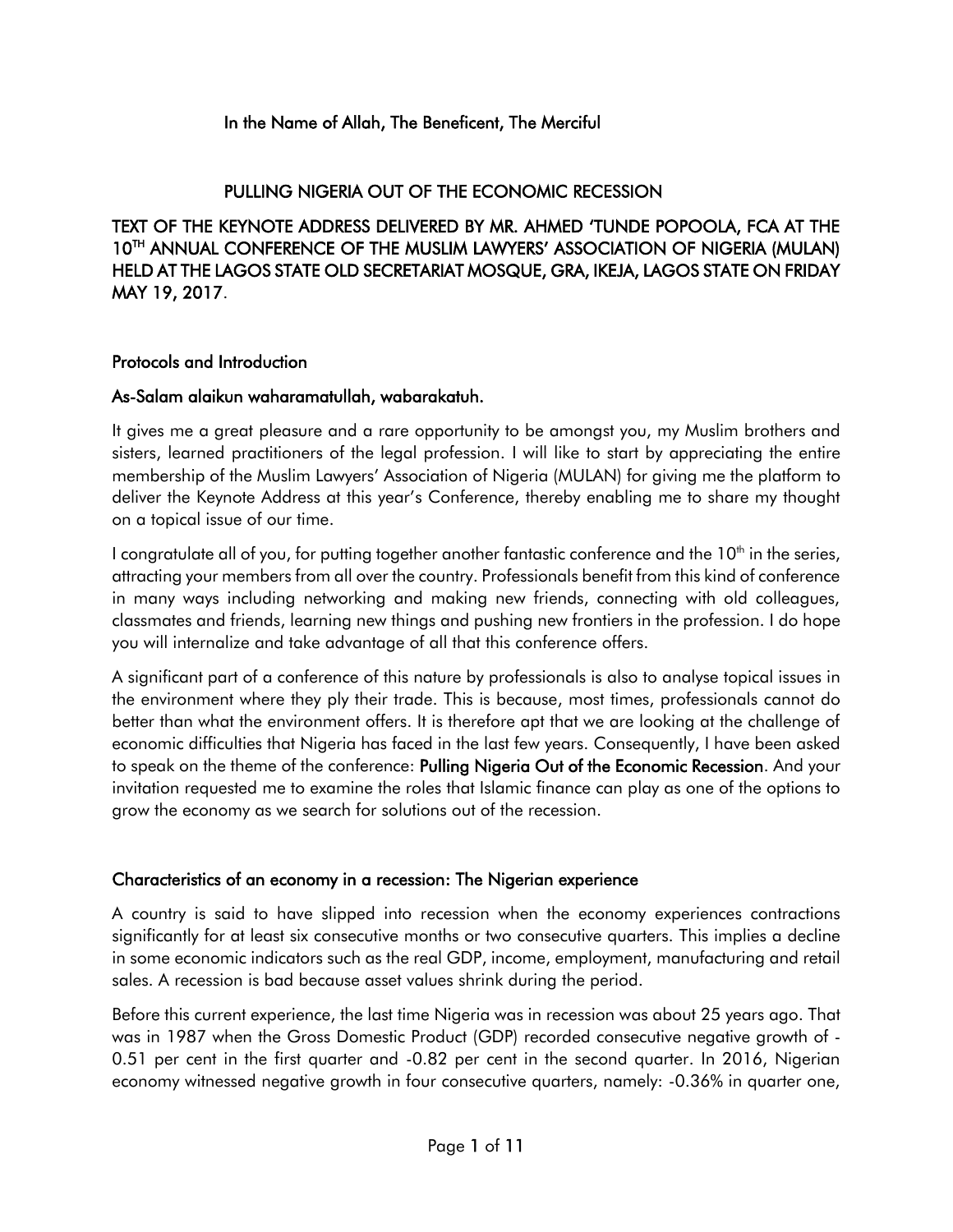-2.06% in the second quarter, -2.24% in quarter three and -1.30% in the fourth quarter, averaging a negative growth of -1.5% for the year.

Recessions do not happen overnight. The ominous signs are always there. During the recession of the 1980s, the signs of things to come were apparent since the early 1980s when the then federal government declared 'Austerity Measures'. The policy responses were the enactment of the Economic Stabilization (Temporary Provisional) Act, 1982 and the introduction of the Structural Adjustment Programme (SAP) in 1986. I was among the young graduates of that time and I remember that for the first time, Nigeria started talking about graduate unemployment. As the Editor of 'The Economic Insight', the Journal of Department of Economics students of the University of Ife (now Obafemi Awolowo University), Ile-Ife in 1983/84 session, in my final year, my editorial was on tackling the scourge of graduate unemployment in Nigeria. Since then, the challenge of graduate unemployment has been with us, and growing worse by the day.

The signs of the 2016 recession were also manifested in the preceding years. Real GDP growth slided from 6.3% in 2014 to 2.7% in 2015 and finally to a negative of -1.5% in 2016. Inflation rates almost doubled within two years, moving from a single digit of 8.06% in 2014 to 8.97% in 2015 and significantly to 15.6% in 2016.

Just as it was in the 1980s, Nigeria again, this time, found itself in recession because of the challenge of earnings from oil. It is important to bring this picture out as it is the principal factor responsible for going into a recession. In the last three years, we have experienced significant shock in our economy. Oil revenue was USD\$8.9 billion in 2011, representing 80% of total revenue. But it started declining since then with the most significant impacts in 2015 and 2016. Oil revenue was only USD\$3.8 billion in 2015 and USD\$2.69 billion in 2016. Oil production output was at its peak at 2.2 mbd in 2014, but plummeted to 1.6 mbd in 2015 and under one million barrel per day in 2016. At the same time, price of crude oil per barrel declined from \$63.8 per barrel in 2014 to \$38.2 per barrel in 2015 before it rose marginally to \$44.80 per barrel in 2016. The combination of decline in oil production per day and its price precipitated a fall in our foreign reserves from \$31.5 billion in 2014 to \$25.84 billion in 2016. The significant simultaneous decline in daily crude oil output and price, robbed Nigeria of the growth rates we have witnessed since 1999. And since we were unable to raise non-oil revenues during the period, the country faced huge budget financing constraints and foreign exchange volatility.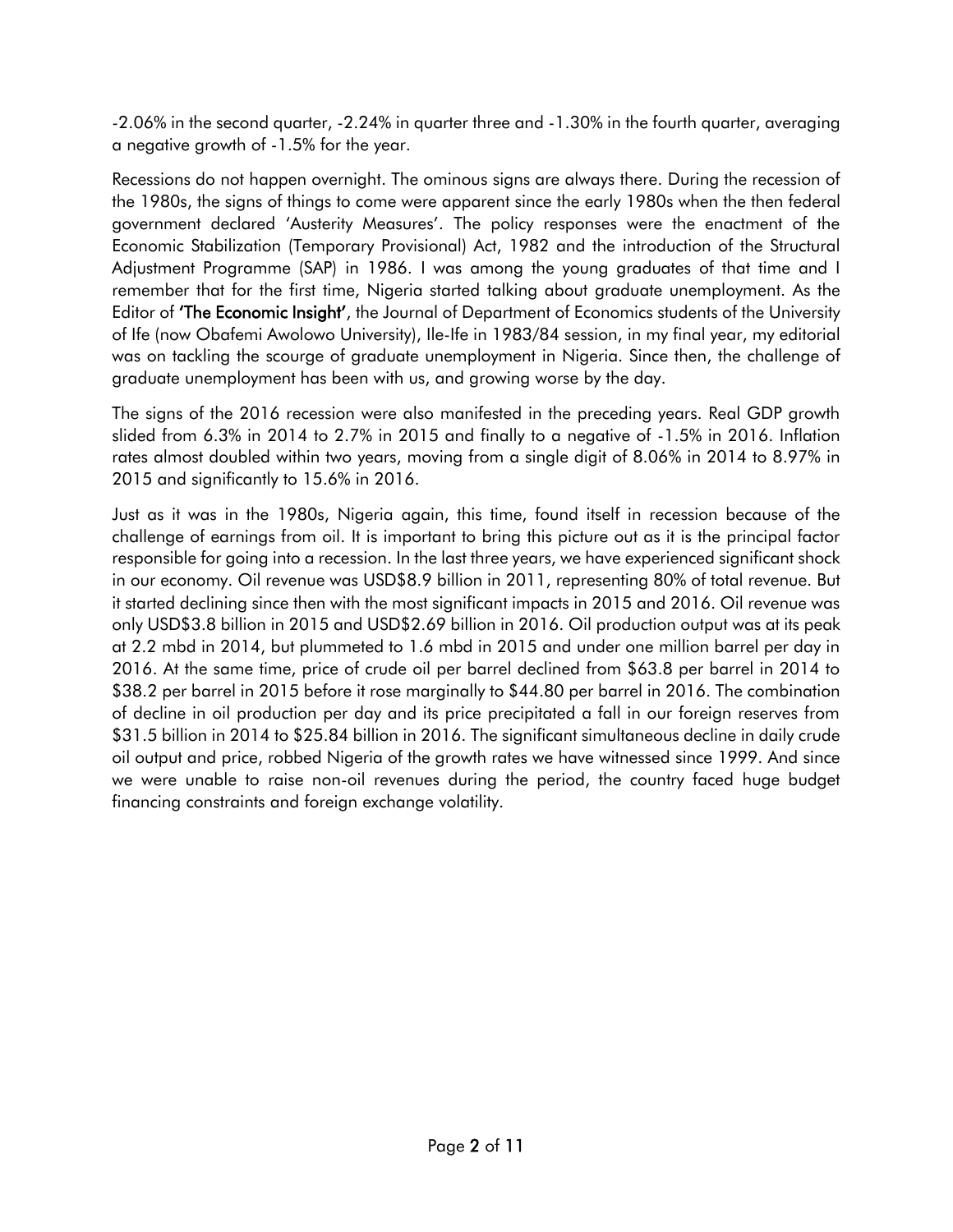# GOVERNMENT REVENUE (2011-2016) - Contribution of Oil to Total Revenue



|       | Oil<br>Revenue<br>YEAR (N'Billion) (N'Billion) | Non-Oil<br><b>Revenue</b> | Total     | % Oil |
|-------|------------------------------------------------|---------------------------|-----------|-------|
| 2011  | 8,879.0                                        | 2,237.9                   | 11,116.90 | 80%   |
| 2012  | 8.026.0                                        | 2,628.8                   | 10,654.80 | 75%   |
| 2013  | 6,809.2                                        | 2,950.6                   | 9,759.80  | 70%   |
| 2014  | 6,793.8                                        | 3,275.0                   | 10,068.80 | 67%   |
| 2015  | 3,830.1                                        | 3,082.4                   | 6,912.50  | 55%   |
| *2016 | 2,693.9                                        | 2,984.0                   | 5,677.93  | 47%   |

Data Source: 2015 Annual Report, Central Bank of Nigeria (CBN) - page 109 \*Economic Report Fourth Quarter 2016, CBN - page 15

Also, the effect of our high dependence on oil as the main source of foreign exchange earnings began to show immediately with a lot of pressure on our foreign exchange rate. Official foreign exchange rate moved from N168.00:\$1.00 to N197:\$1 in 2015 and N305:\$1.00 in 2016.

The pressure forced the CBN to adopt many tactics in managing the foreign exchange market including allowing market-driven interbank foreign-exchange trading, putting transactions related to some 41 items ineligible for FOREX at the official rates, special allocation to some priority sectors and thus leading to the adoption of multiple foreign exchange rates. Presently, we have the official rate, parallel rate, retail rate, interbank rate and new investor rate. It is not sustainable to manage our foreign exchange market with multiplicity of rates as it is bound to create confusion, arbitraging and corruption. I doubt if anyone obtains foreign exchange at the official rate of N305/\$1.00.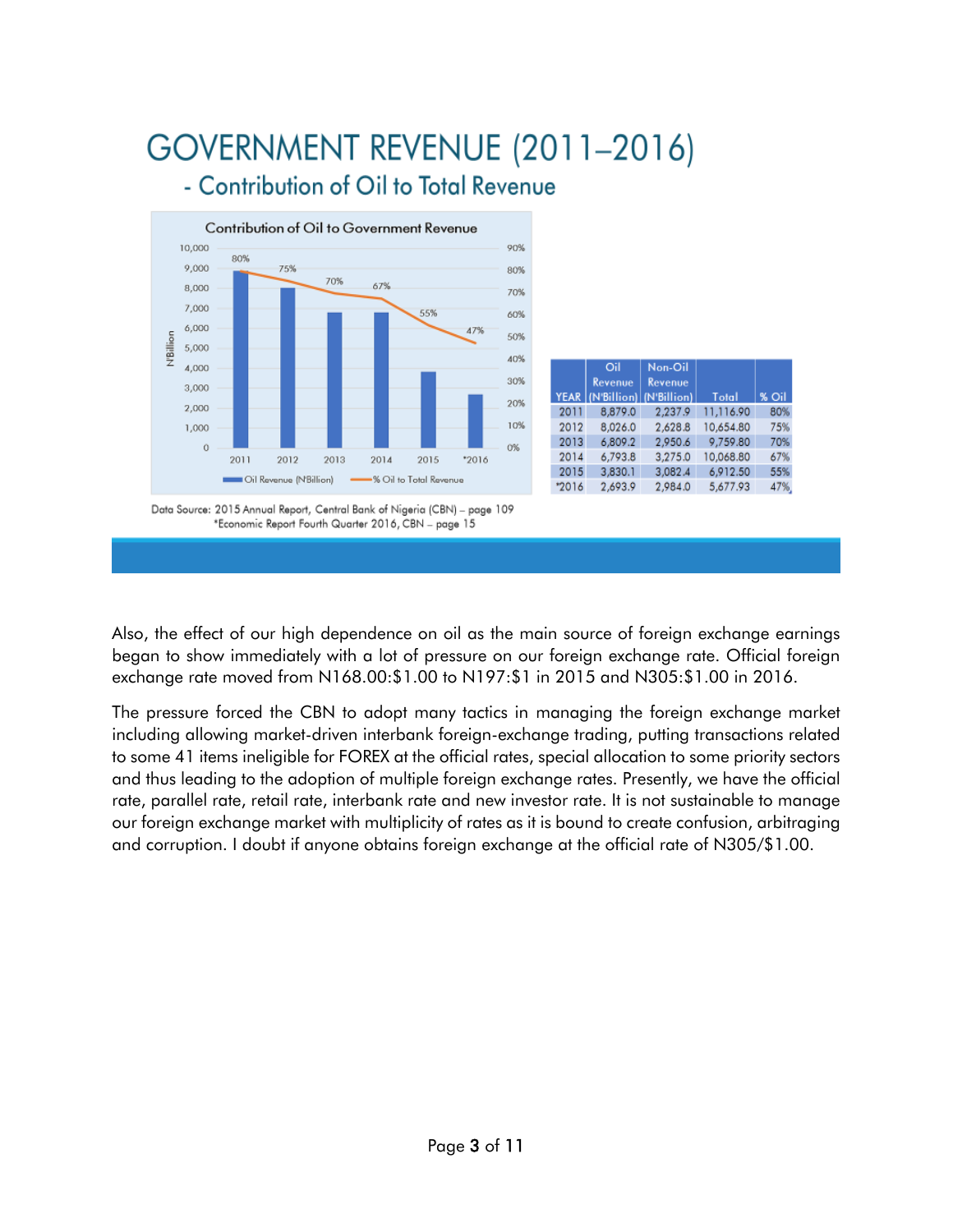

Just like any other recession, the effects soon became pervasive, spreading like wild fire. A recession will typically be characterized by high unemployment, falling average incomes, increased inequality and high government borrowing. Apart from the apparent declines in foreign reserves and negative GDP growth, rising inflation and depreciation of the national currency, other issues manifest in forms of loss of jobs, closure of factories, and erosion of purchasing power, etc. Nigeria's situation has not been an exception to these. The recession manifested in stagflation (inflation accompanied with lack of economic growth), rising unemployment, foreign exchange scarcity, decline in purchasing power and rise in misery index.

To pull Nigeria out of recession, we need to get people out of poverty; we need to get people to work again by creating jobs. We need to increase and improve productivity. There is the need to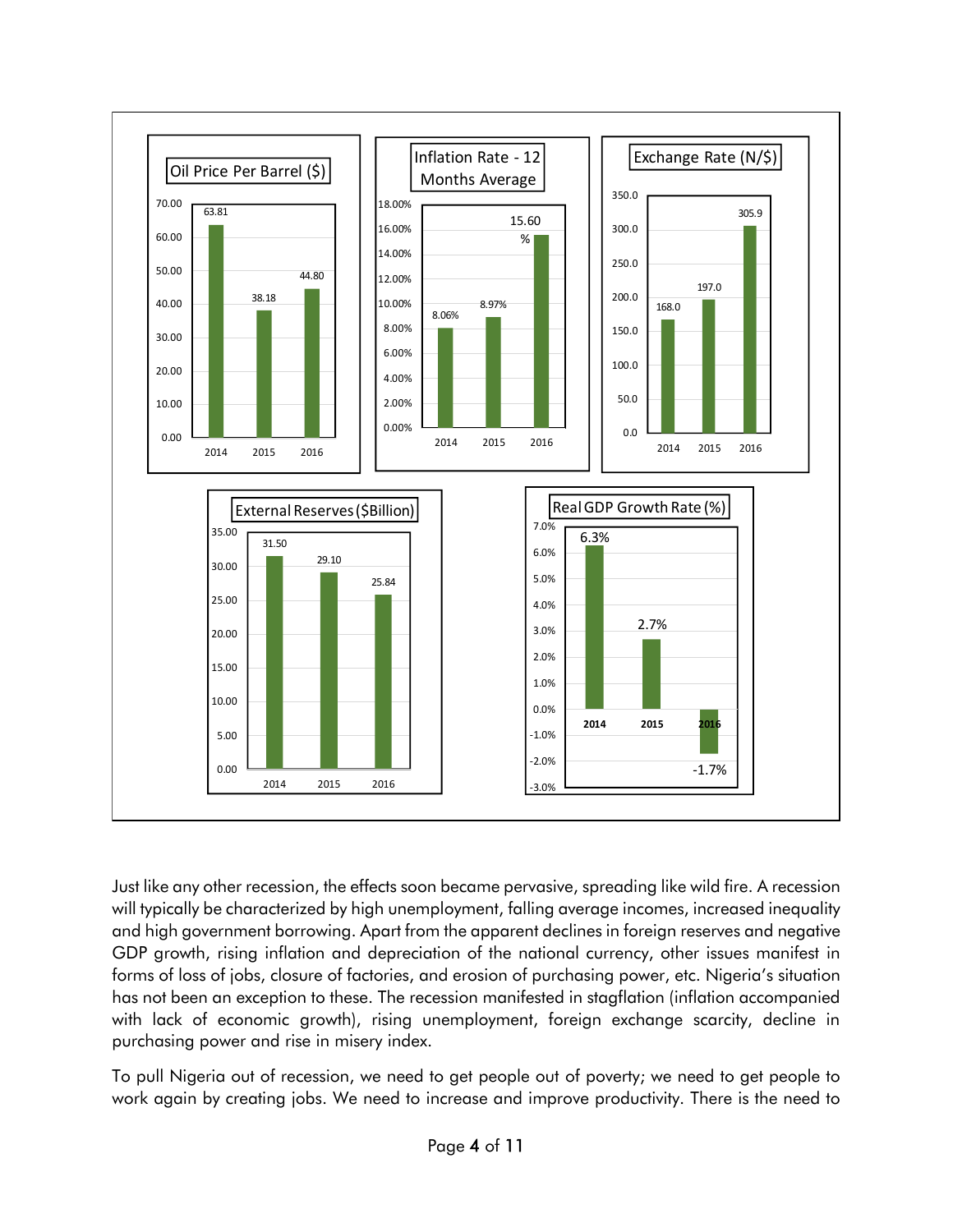mitigate foreign exchange shortfalls. We need to provide the required infrastructure and close the gap in infrastructure deficiency. Businesses need to get back to production. The economy requires to be stimulated.

Even though diversification has almost become a slogan by government after government, most governments have not demonstrated the political will to implement the very fantastic and laudable plans they always put together and unveil. Since my days as an undergraduate in Economics, we as a nation have always been talking about structural imbalance, heavy dependence on oil, need to promote exports, import substitution strategy, export-led growth, etc. However, a review of our earnings and the composition of the sectoral contributions to the economy/national budget by revenues, reveals that the contribution fromoil remain as high as ever.

Tackling recession requires taking bold and coherent fiscal and monetary measures. In the realization of this, and looking beyond the recession to fulfil their campaign promises, the Nigerian government launched the Economic Recovery and Growth Plan (ERGP) in April 2017, with a vision of sustained inclusive growth. The Plan's broad objectives are to restore growth, invest in people and build a globally competitive economy. The Plan identified five core principles upon which it is based, namely: focus on tackling constraints to growth; leverage on the power of the private sector; promote national cohesion and social inclusion; allow markets to function; and uphold core values. To give measurable meaning to the Plan, five key execution priorities were identified, namely: stabilizing the macroeconomic environment; achieving agriculture and food security; ensuring energy sufficiency (power and petroleum products); improving transportation infrastructure and driving industrialization through focus on small and medium scale enterprises.

It is clear that the ERGP identifies the challenges we face and articulated clear strategies and milestones to put Nigeria on the path of sustained and inclusive growth. It is as beautiful as the various other past plans, with different names. The achievement of its vision and objectives will depend on the political will put behind its execution. I acknowledge that the implementation has started well. I can provide some insight from my own engagement with an aspect that concerns my industry, that is, access to credit. The setting up of the Presidential Enabling Business Environment Council (PEBEC) with clear deliverables and timelines is commendable. PEBEC has responsibility to achieve significant improvement in the ease of doing business in Nigeria. The Council has designed measurable quick wins and is laying the foundation for improving Nigeria's ease of doing business ranking to under 100 by 2020 from the present 169<sup>th</sup> position out of the 189 economies surveyed. And significant results are being achieved.

# Financing Options Out of Recession

Economic literature has identified reflation through government spending and restoring production capacity to the private sector as the way out of recession. Governments at the federal and regional levels have thus adopted two approaches, namely: raising funds for and investing in socioeconomic infrastructural development and supporting private enterprises, especially to stimulate the SMEs sector.

Governments have resorted to borrowing from the local and international financial institutions and multilateral agencies and governments. In the last three years, total government borrowings have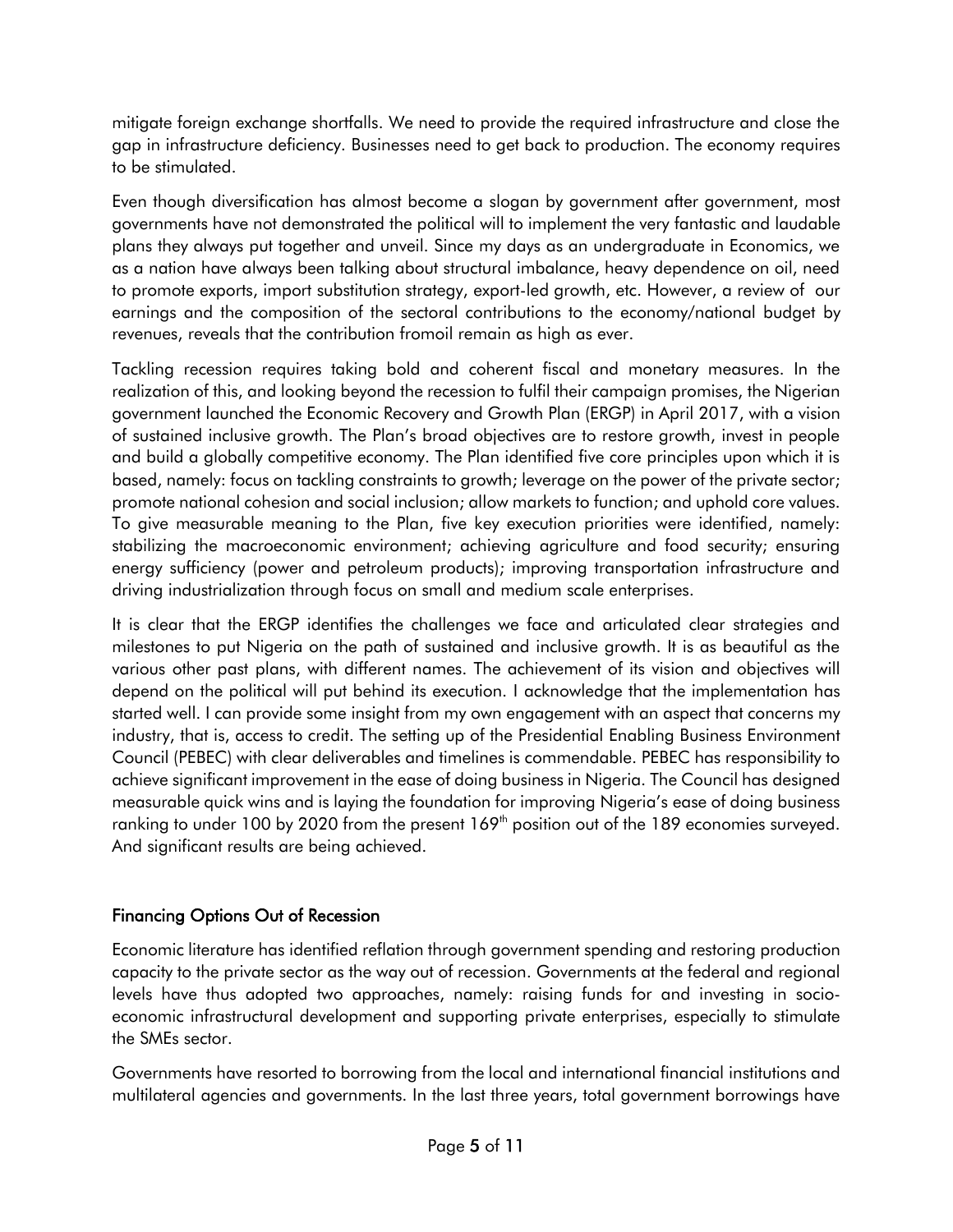increased from N8.5 trillion in 2013 to N10.9 trillion in 2015. This is expected in time of recession as government needs to spend to stimulate and reflate the economy. However, servicing the debt becomes a challenge especially when they are foreign currency denominated. With the current exchange rate regime, funds required to service the debt currently represents about 23% of 2017 national budget, translating to spending about N23 out every N100 earned in debt servicing. If not carefully managed, we may find the country in another debt trap, which we exited in the past through debt forgiveness and write-off.

Islamic finance is an alternative option worth exploring to raise funds for public works and to support the private sector access to finance. Worldwide, Islamic finance is no more peripheral to conventional finance as it is being operated in over 75 countries, including the western nations. People think that the Islamic financial system is based on faith; but it is based on justice for the two parties. Rather than Islamic banking dealing with borrowers and lenders, the system is based on buyers and sellers. Conventional banking is biased in favour of the seller, whereas Islamic finance attempts to level the ethics between the two parties. Besides, Islamic finance system does not allow investment that harm people or the environment, thereby promoting sustainable finance. The fantastic options that Islamic finance offer for funding both public infrastructure and empowering small businesses should be explored to bail us out of recession and also lead us to sustainable development.

As we raise funds from international markets to invest in public works and infrastructure to get out of recession, Sukuk comes highly recommended to various governments. Sukuk is like bonds but its benefits outweigh those of bonds. Sukuk are backed by tangible assets rather than debt. While bond indicates a debt obligation, Sukuk holders are asset owners. The country will benefit from application of funds to specific projects rather than the situations where we have debts piling up on assets that may not be substantiated.. Sukuk can be used to finance projects such as road, rail, housing, power and energy, agriculture irrigation systems, etc. without falling into interest-based debt.

I have also observed that the federal government and most states established various initiatives and schemes to support access to finance for SMEs and those who would like to go into business. There are special intervention funds with considerable generous reduced interest rates either directly by governments or through special vehicles or agencies created for that purpose, such as the Bank of Industry, and Bank of Agriculture at the federal level and the Lagos State Employment Trust Fund by Lagos State. In all of these, there have been no role or consideration for non-interest finance.

Governments can support SMEs by encouraging the special vehicles created to introduce noninterest products such as Murabaha (trade with mark-up or cost-plus sale), Ijarah (operational and financial leasing contracts), Mudaraba (trustee financing contracts), Musharaka (equity participation contract) and deferred payment and deferred delivery sales. Banks such as the Bank of Industry, Bank of Agriculture and the newly established Development Bank of Nigeria should be encouraged to develop Islamic or interest-free finance products to increase access to finance and help wealth creation, especially among those who do not believe in interest-based loans, no matter the level of concessions. It is thus a veritable strategy of enhancing financial inclusion and equitable availability of funds. Interestingly, the Nigerian banking system especially the commercial and microfinance banks have seen the beauty of non-interest banking. About eight out of the 22 commercial banks have non-interest banking windows, while one is a full-fledged Islamic bank.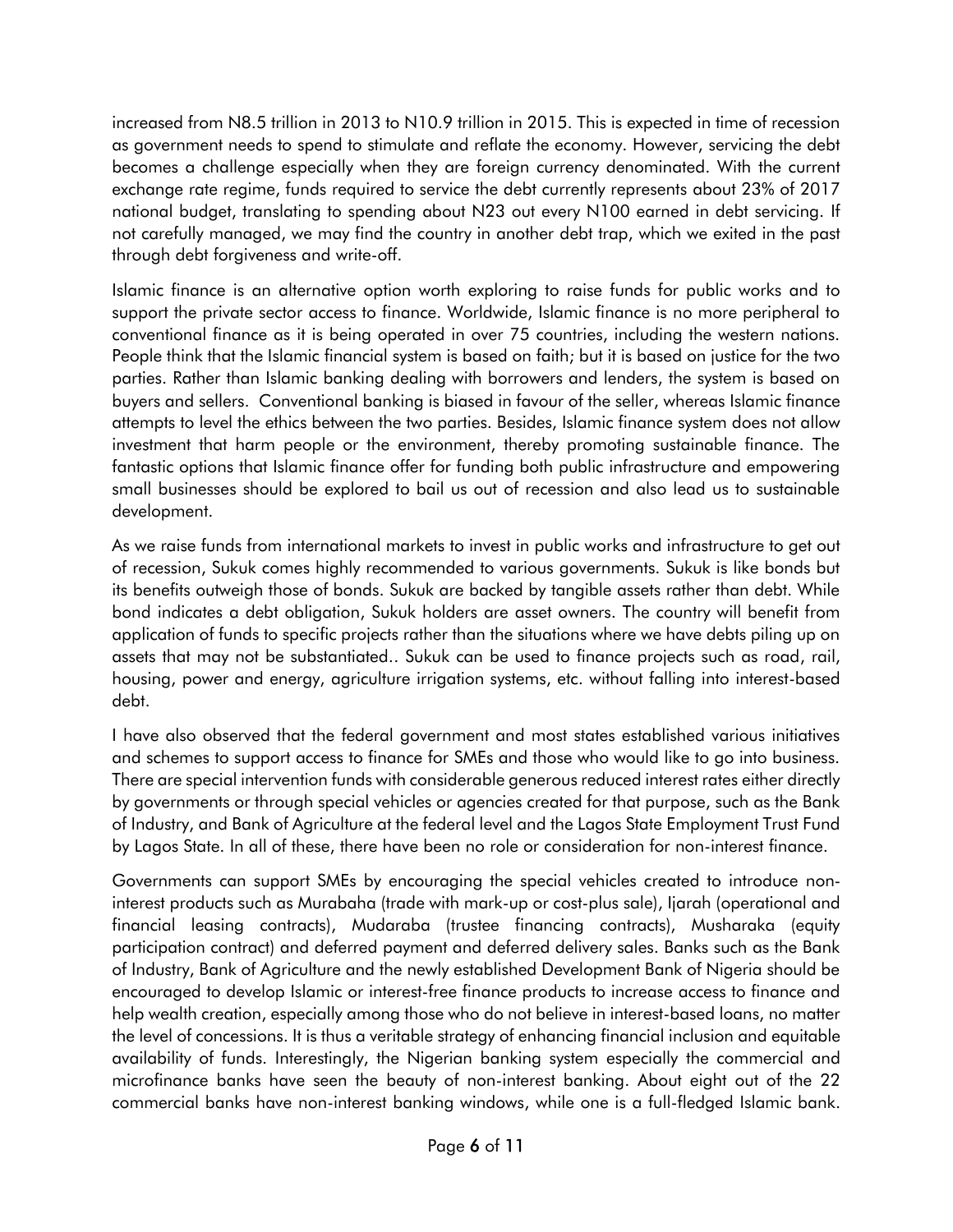The Central Bank has also released the guidelines for Islamic microfinance banking which private sector operators are keying into. The development banks also need to follow in this direction, if they are to achieve their objectives and goals. I believe an association like yours should make a case for this.

## Overcoming the recession and getting set for real growth and development

Nigeria has started exiting the recession. Economic rebound has commenced and the IMF and the Central Bank of Nigeria have forecasted growth rates of about 0.8% in 2017and 2.6% in 2018. But we are leaving recession not absolutely because of specific fantastic short term measures, but because oil production is improving as well as oil prices, the two major items that dragged us into recession in the first place. The stability in the Niger Delta region has enabled uninterrupted production of oil, while the international oil market is witnessing gradual increase in oil prices.

Nigeria needs to look beyond just overcoming the recession. Nigeria has to grow from its appellation as a nation with potentials; we need to realise the potentials. We have no choice than to take the path of sustainable growth considering the enormity of the resources at our disposal and the calamity that could befall us if we do not act with dispatch. A single indicative example is the time-bomb of youth restiveness if we are unable to provide jobs. Ours is a very young population with over 50% of our 190 million people under 30 years of age. We need to develop a strong economy that is diversified, inclusive and sustainable.

When my generation left the university in the 1980s, we experienced and felt the impact of availability of some basic socio-economic infrastructure and institutions. At that time, we could point to the Nigerian Railways, the Nigerian Airways, the Nigerian National Shipping Line, the few national stadia we had were fine, travelling on Lagos-Ibadan expressway was just within an hour, the universities had foreign students and were producing future leaders with a lot of hope. Even Lagos then was like you were in London with the efficient transportation/bus system. Today, most of the social and economic infrastructure have collapsed, at a time when we should have maintained what we had and added more. We simply halted investing in socio-economic infrastructure for about three decades. We need to commend the past two governments and the present government of Lagos State for the aggressive development that we see everywhere, every day. We would not have been in this predicament if all governments in Nigeria have followed the Lagos example, by taking governance as an enterprise. It is the way to go. The countries we started together like South Korea and Malaysia have left us behind.

We need to think beyond recession. We need to think long-term and sustainable development. Addressing the challenges posed by recession and poor state of economic development requires focusing on certain imperatives. I will therefore, like to reiterate the following points:

1. Aggressive implementation of the ERGP is non-negotiable. Diversification of the economy and massive investment in infrastructure have been given a pride of place in the ERGP document. However, the political will is important and getting the best people to assist in the implementation across all strata cannot be over-emphasized. This will be what will make the difference between the past governments and the present government, and not the Plan itself.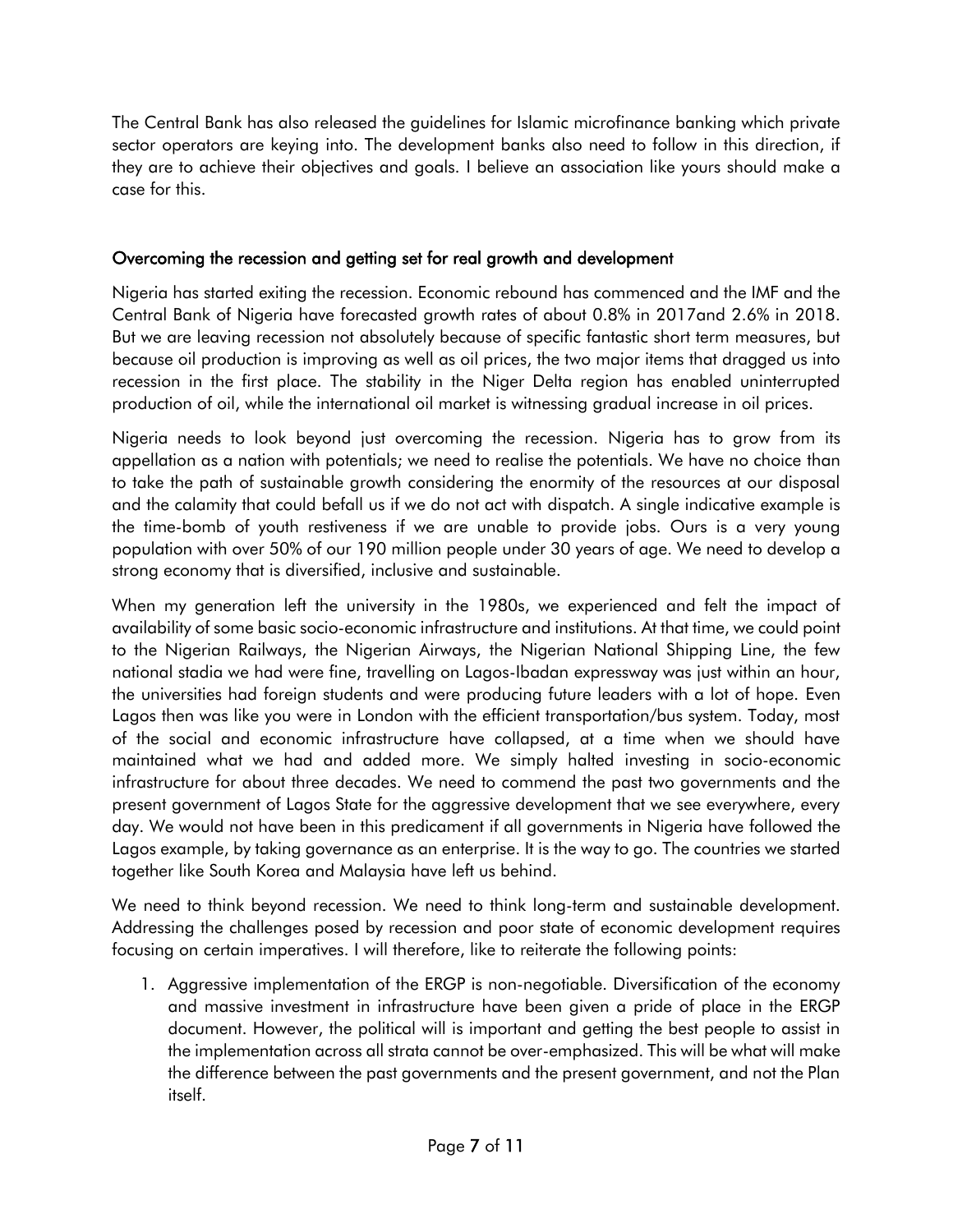- 2. A re-orientation of Nigeria towards appreciating our products is imperative. Heavy dependent on imported items drains our foreign exchange earnings. You can imagine the growth in productivity along the value chain of fashion and textiles, if we have a day of wearing national dress in our local fabrics to work in a week. I therefore recommend a day in a week to encourage all Nigerians to wear all 'Made-in-Nigeria' attire. In addition, boosting non-oil exports has become an imperative to assure of stable foreign exchange rate regime.
- 3. Restoring peace and stability to all parts of the country is crucial and a pre-requisite for any economic development. Most parts of Nigeria today face the challenge of terrorism and insurgency, herdsmen attacks, kidnapping and nationalistic agitation. These phenomena hampers the exploitation of economic opportunities and tourism. If they are not speedily addressed, investments will be curtailed.
- 4. Enhancing foreign direct investment. Direct foreign investment and portfolio inflows have declined in the last two years. The challenge of oil revenues, unstable and unpredictable foreign exchange and uncertainty about the direction of policies of government conspired to create withholding of inflows into our country. We need to restore the confidence. The improvement in oil revenues will boost the return. But foreign exchange rates need to be streamlined and made more market-driven. Also, the convergence of fiscal and monetary policies is imperative for confidence building for foreign investors.
- 5. The promotion of SMEs is receiving attention. However, a lot of state governments are paying lip service to the development of SMEs, as their actions and projects are mere propaganda and political slogans. There is the need to separate SMEs development from poverty alleviation programmes. They look similar but they are not the same. Most of the SMEs support programmes of state governments are towards poverty alleviation. SMEs development requires helping start-ups to commence and overcome the challenges of early death; the focus should be to help build sustainable businesses. The business environment, access to market, capacity development and friendly regulations are all important to achieve this. While I do not discourage the idea of giving grants and subsidized loans to SMEs, a re-evaluation of the effectiveness of the various schemes is important. Besides, an important aspect of such programmes must be how to mainstream such beneficiary businesses into main line access to finance in loans and equity. Nigeria should give special attention to innovation-driven SMEs in agriculture, ICT, tourism and fashion. These sectors are capable of absorbing SMEs, reward innovation, provide employment and promote necessary linkages. And this will also address poverty.
- 6. Nigeria cannot afford to neglect industrialization and our promotion of SMEs should not make us close our eyes to the need for serious industrialization. Large scale companies promote more jobs but more importantly, they enhance new SMEs due to active value chain. Some of the sectors that are strategic to our development and inward-looking growth will include petrol-chemicals, agro-processing and textiles. My proposal for supporting big businesses also stem from the postulations that SMEs do not necessarily create jobs nor foster poverty reduction.
- 7. A country without socio-economic infrastructure cannot make claim to being on the path of economic growth and sustainable development. The basic infrastructure for sustainable growth remain transportation, housing, power and energy. But by far, the most important ones are those that directly influence our productivity. A country that goes to sleep at 5pm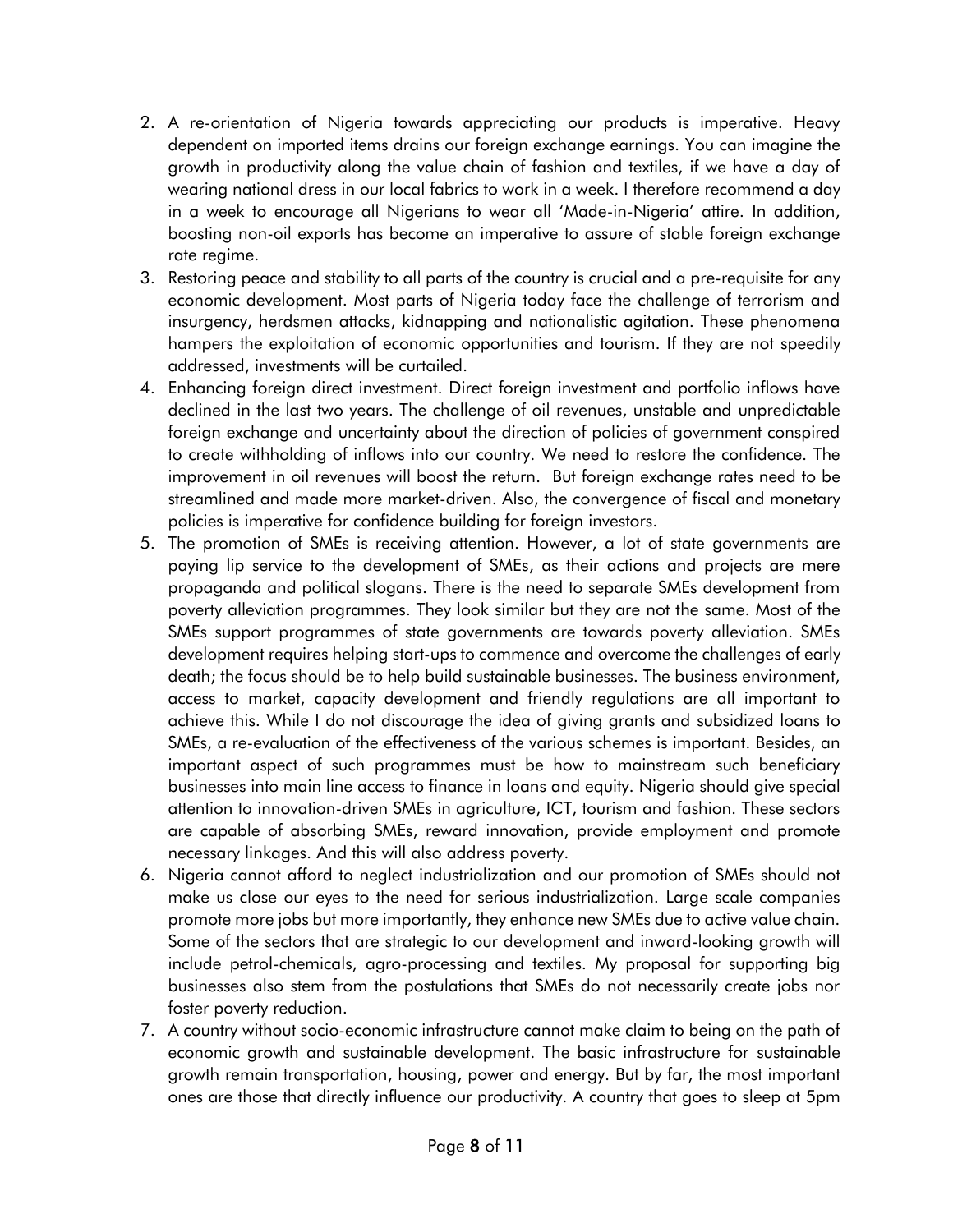cannot lay claim to high productivity. A country of 190 million people powered by less than 5,000MW of electricity cannot boost production, efficiency, competitiveness and good quality of life. There are also issues of health and education. Though Nigeria is the largest economy in Africa and the  $21<sup>st</sup>$  in the world, our productivity is among the lowest in the world. Skills and capacity are drivers of productivity and they are greatly influenced by quality of education and healthcare. We therefore must fix our educational system and access to healthcare, as we pull out of recession. The school curricular, education policy and infrastructure that limit the number of our youths who get university education ( the 2017 JAMB examinations had 1.74 million candidates, vying for less than 850,000 available spaces) and produce half-baked professionals and semi-illiterates cannot galvanize us to sustainable growth and development.

- 8. Access to finance for consumers, businesses and for government is one of the fundamentals that impact productivity. The Nigerian banking system has not been supportive of small businesses. As at December 2016, only eight million Nigerians and one million businesses have access to credit from the commercial and microfinance banks and enjoyed one form of credit or the other. As at April 2017, total loans to the private sector by the banking system was about N16 trillion. Hence, credit penetration in Nigeria is one of the lowest in the world. For those who have access to credit, the cost is very high. Presently, the government borrows from the banking system through the issuance of Treasury Bills and Treasury Bonds at about 15%. This creates disincentive for banks to lend to the private sector and incentive to lend to government as a risk free investment opportunity. In addition, the present high cost of funds and limited access to credit cannot encourage enterprise development. Conscious efforts at bringing down interest rates must be pursued. Most economies that have grown sustainably have done so with strong credit culture and system, and not as cash-based economy. Credit culture must be promoted. The window of Islamic finance and interest-free funding should be encouraged as options, as we have seen in most parts of the world.
- 9. Despite the promise made by the present government to address the inherent flaws in our budgeting system and resource allocation, the 2016 and 2017 federal budgets did not live up to expectation and are not capable of taking us out of recession. We still could not see enough focus and priority to very important sectors and the allocation of 70 percent of 2017 budget to recurrent expenditure is not inspiring. In addition, appropriation of N125 billion to the National Assembly in the 2017 budget is unfair. For emphasis, the allocation to the National Assembly is greater than the budget of twelve out of the thirty five states that have passed their 2017 budgets.
- 10. The promotion of fiscal federalism also requires urgent review. The continuous reliance of the states on monthly allocation from the Federal Allocation Accounts Committee (FAAC) encourages parasitic tendencies. Today, there are many states with internally generated revenues less than ten percent of their annual budget. This present practice needs a review if we truly want to promote sustainable development.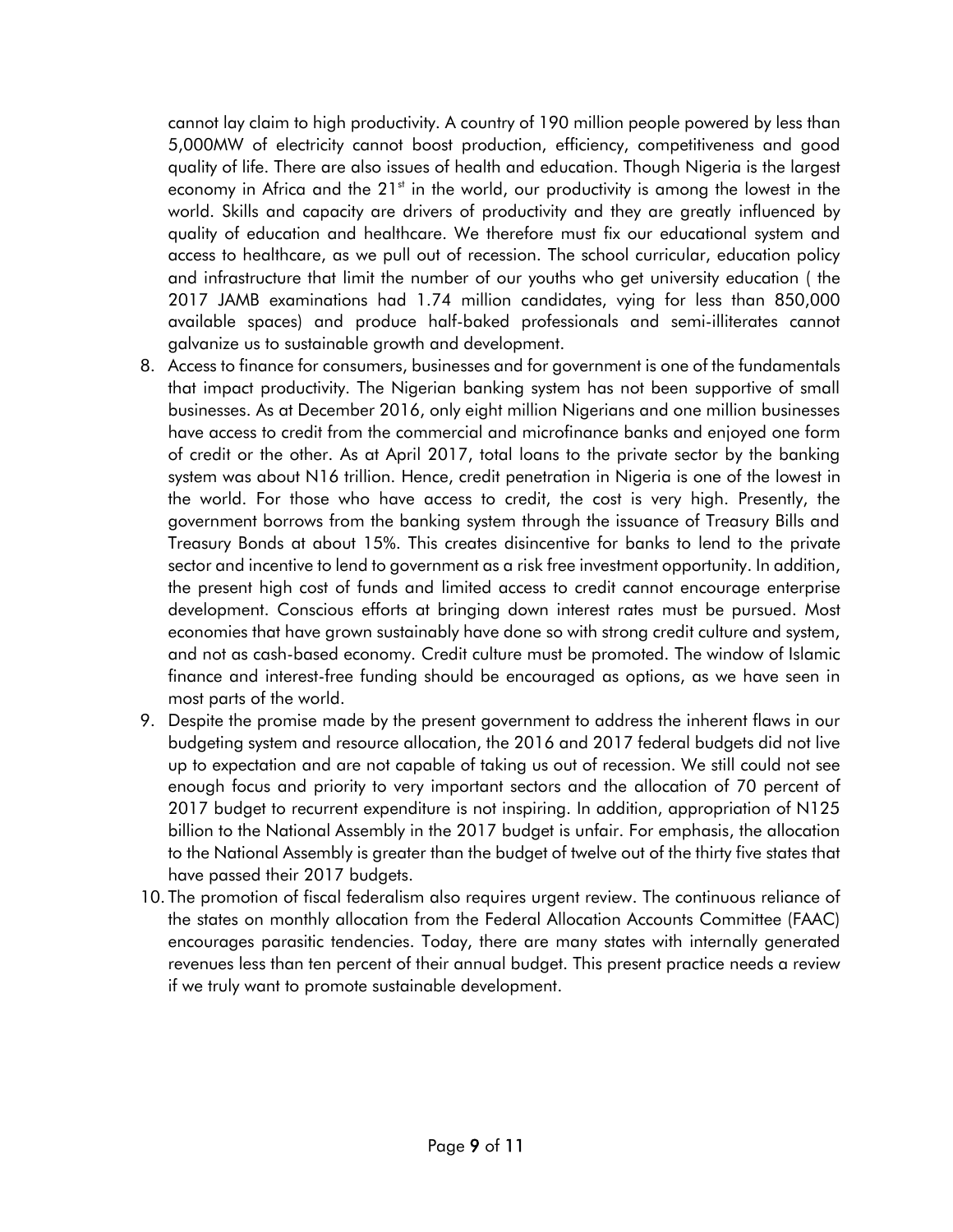## **Conclusion**

Even though the economy is showing signs of exiting the recession, it is important to realize that the recession is abating because oil output is increasing to the pre-recession level as the price is also going up. We are thus seeing some stability in the foreign exchange rate and inflation rates are dropping. Government has developed some monetary, fiscal and trade policies which we need to pursue aggressively, notwithstanding that revenues from oil is increasing. The initiatives on agriculture should be sustained, the series of actions in blocking most sources of government spending wastages, leakages and frauds should be institutionalized, the focus on capital expenditure on power, transportation and other infrastructure are necessary to be sustained while capital expenditure should consciously be addressed to move to not less than 50% of budgets by all tiers of government should be pursued as a national goal. Security, stability and a corruptionfree nation is desirable for sustainable growth. Improving the quality of life and productivity of Nigerians through provision of basic infrastucture, quality education and healthcare cannot be compromised to achieve growth and development. Overall, the political will at the top is very critical.

May Allah grant us His pleasure, devoid of defect, Amin.

Thank you for your attention.

As-salam alaikun waharamatullah wabarakatuh.

AHMED 'TUNDE POPOOLA, FCA MAY 19, 2017